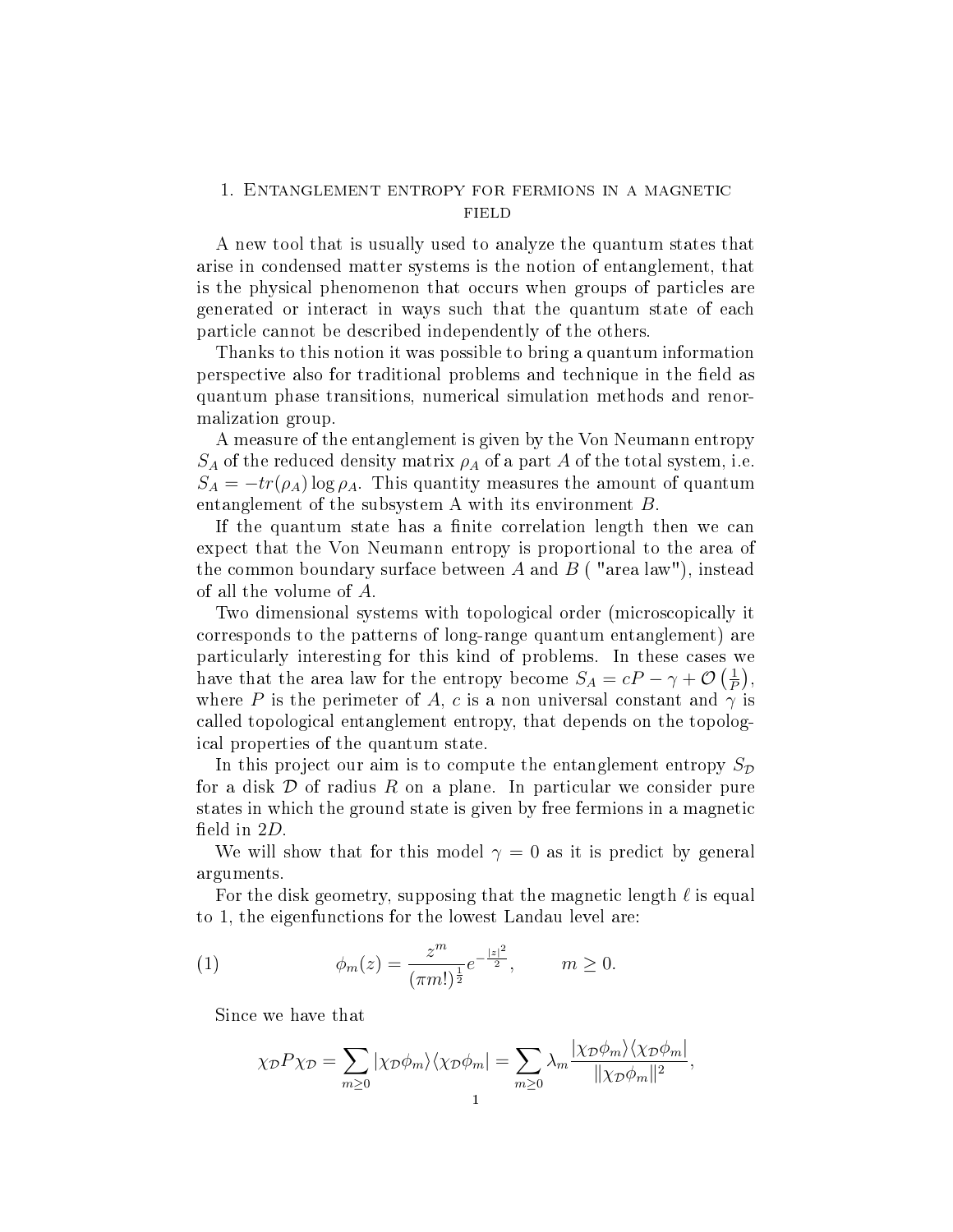where  $P = \sum_{m\geq 0} |\phi_m\rangle\langle\phi_m|$  and  $\chi_{\mathcal{D}}$  is the projection on the disk  $\mathcal{D}$ , we can obtain the eigenvalues of the two points correlation matrix in the following way:

$$
\lambda_m = \int_{\mathcal{D}} |\phi_m(z)|^2 \, dz, \quad m \ge 0,
$$

that for this particular case assume the form

(2) 
$$
\lambda_m(R) = \frac{1}{m!} \left( \Gamma(m+1) - \Gamma\left(m+1, \frac{R^2}{2}\right) \right), \quad m \ge 0
$$

where  $\Gamma(s, x)$  is the upper incomplete Gamma function.

Hence we can write the entanglement entropy  $S_{\mathcal{D}}$  in the following way:

$$
S_{\mathcal{D}} = \sum_{m \geq 0} H(\lambda_m),
$$

where  $H(x) := -x \log(x) - (1-x) \log(1-x)$ .

More precisely we want to prove that the disk entanglement entropy follows a "perimeter law":

$$
S_{\mathcal{D}} = \tilde{c}R \quad as \quad R \to +\infty,
$$

with  $\tilde{c} > 0$  a constant we will determine later.

Furthermore we will prove the following stronger Theorem:

**Theorem 1.1.** Let  $H : [0,1] \rightarrow \mathbb{R}$  defined as above then there exist  $\tilde{c}$ ,  $C > 0$  constants such that

$$
\left|\frac{1}{R}\sum_{m\geq 0}H(\lambda_m)-\tilde{c}\right|\leq \frac{C}{R^2}.
$$

**Remark 1.2.** Actually it is possible to prove a stronger result than the previous theorem, but we stated Theorem 1.1 in this way since we will prove Lemma 1.6, that is the lemma we will use to have the final estimate in Theorem1.1., only for  $k = 2$ . So it is possible to prove that

$$
\left|\frac{1}{R}\sum_{m\geq 0}H(\lambda_m)-\tilde{c}\right|\leq \frac{C}{R^k},\,
$$

for each  $k \geq 1$  if someone prove rigorously Lemma 1.6 for each  $k \geq 1$ .

The idea to prove Theorem 1.1 is to apply to Von Neumann entropy the Poisson summation formula:

(3) 
$$
\sum_{p\in\mathbb{Z}} f(p) = \sum_{\xi\in\mathbb{Z}} \hat{f}(\xi).
$$

As a first step for the proof of Theorem 1.1 we start writing the eigenvalues in a different way.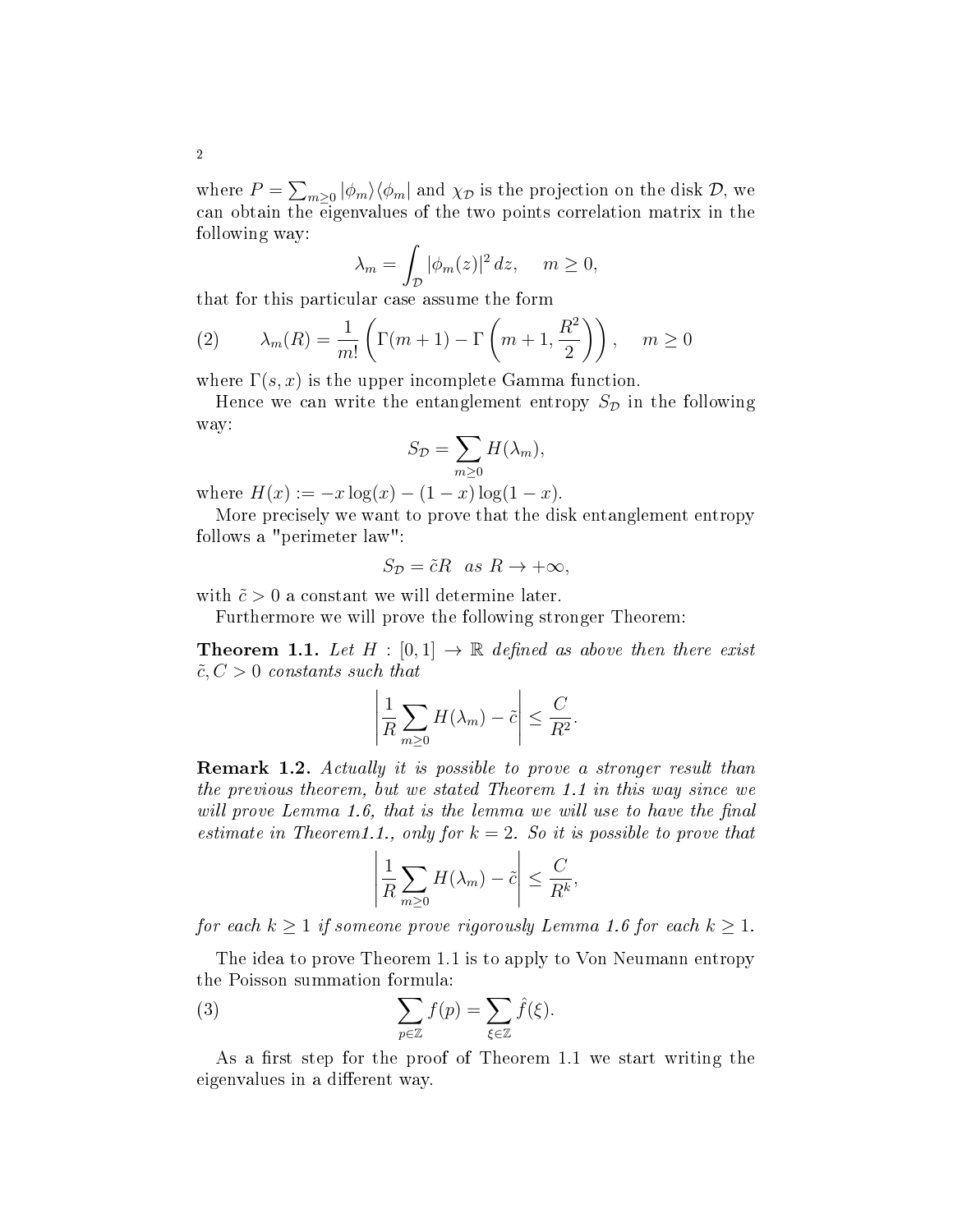Thanks to the definition of Gamma function on the integers we have that  $\lambda_m(R) = 1 - \frac{1}{m}$  $\frac{1}{m!}\Gamma\left(m+1,\frac{R^2}{2}\right)$  $\frac{\lambda^2}{2}$  and then after some computations:

(4) 
$$
\lambda_m(R) = 1 - e^{\frac{-R^2}{2}} \sum_{k=0}^m \left(\frac{R^2}{2}\right)^k \cdot \frac{1}{k!}
$$

where this equality follows from the definition of upper incomplete Gamma function.

Now we want to understand the behavior of  $\lambda_m(R)$  for R large enough and m of the form  $m = \frac{R^2}{2} + Rx$ , with  $|x| \leq c \log R$  and  $x \in \frac{\mathbb{Z}-\left(\frac{R^2}{2}-\left[\frac{R^2}{2}\right]\right)}{R}$  $\frac{(-\lfloor \frac{n}{2} \rfloor)}{R}$ , where  $c > 0$  is a constant and  $\forall y \in \mathbb{R}$  with  $[y]$  we mean  $[y] := p$ , where p is the smallest integer such that  $y \in [p, p + 1)$ . Without loss of generality in the following computations we assume that  $\frac{R^2}{2}$  is an integer and so  $x \in \frac{Z}{R}$  $\frac{\mathbb{Z}}{R}$  to simplify the notation; otherwise we consider  $x \in \frac{\mathbb{Z}-\left(\frac{R^2}{2}-\left[\frac{R^2}{2}\right]\right)}{R}$  $\frac{1}{R}$  as we described above.

This means we are studying the behavior of the eigenvalues  $\lambda_m$  such that  $m \in I := [\frac{R^2}{2} - cR \log R, \frac{R^2}{2} + cR \log R] \cap \mathbb{Z}$ .

To do this we start with a simple estimate for eigenvalues  $\lambda_m$  such that  $m \leq \frac{R^2}{2} - cR \log R$  or  $m \geq \frac{R^2}{2} + cR \log R$ :

.

**Lemma 1.3.** If  $m = \frac{R^2}{2} + Rx$  with  $|x| \geq c \log R$  then

(5) 
$$
\begin{cases} \lambda_m(R) = 1 - \mathcal{O}\left(e^{-2x^2}\right) & \text{if } x \leq c \log R\\ \lambda_m(R) = \mathcal{O}\left(e^{-2x^2}\right) & \text{if } x \geq c \log R \end{cases}
$$

*Proof.* We consider the case  $x < 0$ .

For this value of  $m$  we have:

$$
\lambda_m(R) = 1 - e^{-\frac{R^2}{2}} \sum_{k=0}^{\frac{R^2}{2} + Rx} \left(\frac{R^2}{2}\right)^k \cdot \frac{1}{k!}
$$
  
\n
$$
\geq 1 - Re^{-\frac{R^2}{2}} \left(\frac{R^2}{2}\right)^{\frac{R^2}{2} + Rx} \cdot \frac{1}{\left(\frac{R^2}{2} + Rx\right)!}.
$$
  
\n
$$
\sim 1 - \frac{e^{-Rx}}{\left(1 + \frac{2x}{R}\right)^{\frac{R^2}{2} + Rx}}
$$
  
\n
$$
\sim 1 - e^{-2x^2}
$$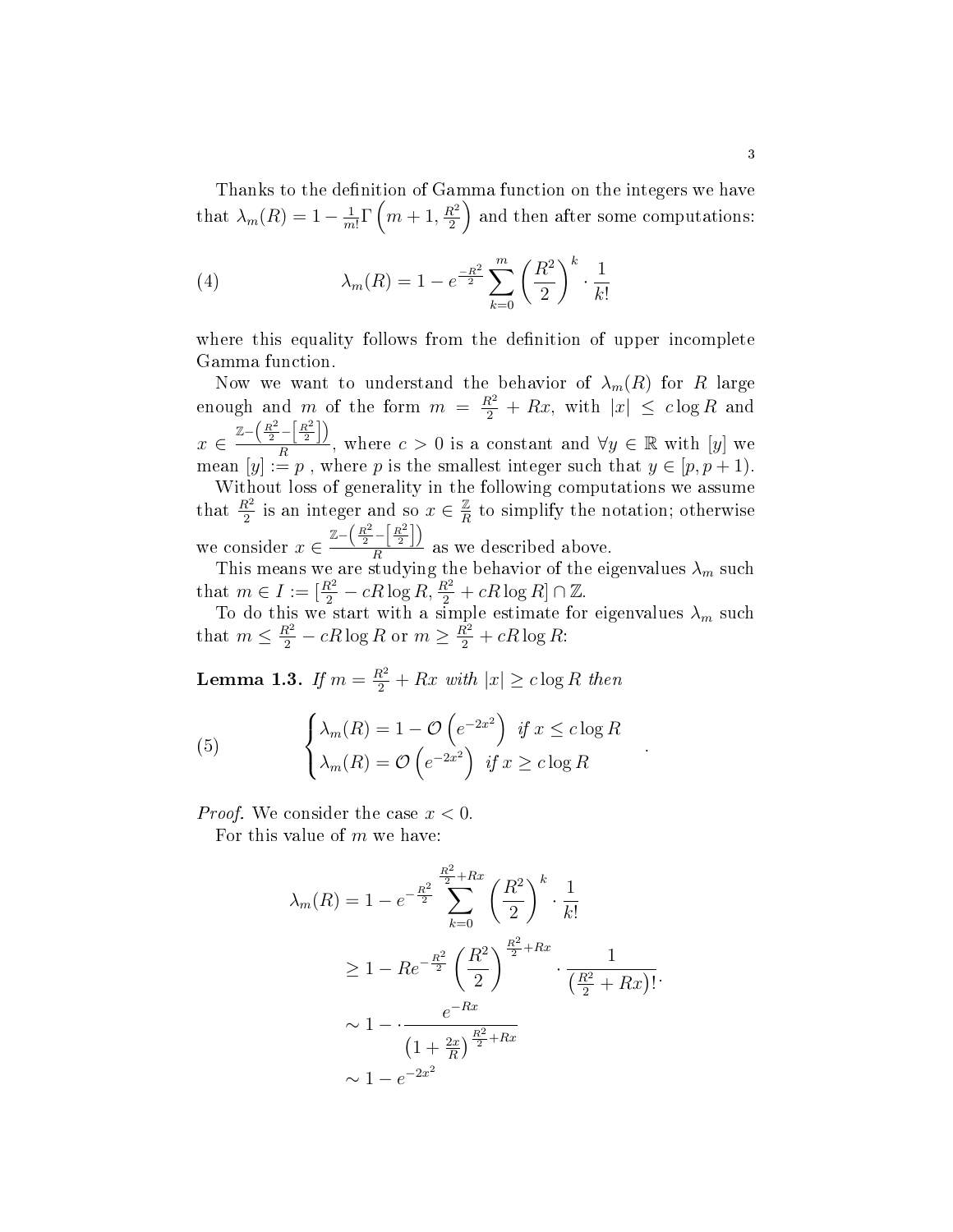In the first inequality we have used that  $\sum_{k=0}^{\frac{R^2}{2}+Rx-dR} \left(\frac{R^2}{2}\right)$  $\left(\frac{R^2}{2}\right)^k\cdot\frac{1}{k}$  $\frac{1}{k!}$  goes to zero faster than  $e^{-2x^2}$  for  $R$  large enough and then in the last estimate we have used the Stirling formula for  $\left(\frac{R^2}{2} - Rx\right)!$ .

If  $x > 0$  the statement follows with a similar proof.

Proposition 1.4. For  $x \in \frac{Z}{R}$  $\frac{\mathbb{Z}}{R}$  such that  $|x| \leq c \log R$  and  $m = \frac{R^2}{2} + Rx$ we have that:

(6) 
$$
\lambda_m(R) = 1 - \sqrt{\frac{2}{\pi}} \sum_{k=-\infty, k \in \frac{\mathbb{Z}}{R}}^{\infty} \frac{e^{-2(\frac{k}{R})^2}}{R} + \mathcal{O}\left(\frac{1}{R^{2c^2}}\right).
$$

Proof. For the estimates in Lemma 1.3 we have that:

$$
\lambda_{m}(R) = 1 - e^{\frac{-R^{2}}{2}} \sum_{k=0}^{m} \left(\frac{R^{2}}{2}\right)^{k} \cdot \frac{1}{k!}
$$
\n
$$
= 1 - e^{\frac{-R^{2}}{2}} \sum_{k=\frac{R^{2}}{2}-cR \log R}^{m} \left(\frac{R^{2}}{2}\right)^{k} \cdot \frac{1}{k!} + \mathcal{O}\left(\frac{1}{R^{2c^{2}}}\right)
$$
\n
$$
= 1 - e^{\frac{-R^{2}}{2}} \sum_{k=-c \log R, k \in \frac{\mathbb{Z}}{R}}^{m} \left(\frac{R^{2}}{2}\right)^{\frac{R^{2}}{2}+Rk} \cdot \frac{1}{\left(\frac{R^{2}}{2}+Rk\right)!} + \mathcal{O}\left(\frac{1}{R^{2c^{2}}}\right)
$$
\n
$$
\sim 1 - e^{\frac{-R^{2}}{2}} \sum_{k=-c \log R, k \in \frac{\mathbb{Z}}{R}}^{m} \left(\frac{R^{2}}{2}\right)^{\frac{R^{2}}{2}+Rk}
$$
\n
$$
\cdot \frac{e^{\frac{R^{2}}{2}+Rk}}{\left(\frac{R^{2}}{2}+Rk\right)^{\frac{R^{2}}{2}+Rk} \sqrt{2\pi\left(\frac{R^{2}}{2}+Rk\right)}} + \mathcal{O}\left(\frac{1}{R^{2c^{2}}}\right)
$$
\n
$$
\sim 1 - \sum_{k=-c \log R, k \in \frac{\mathbb{Z}}{R}}^{m} \frac{1}{e^{2k^{2}}\sqrt{2\pi\left(\frac{R^{2}}{2}+Rk\right)}} + \mathcal{O}\left(\frac{1}{R^{2c^{2}}}\right)
$$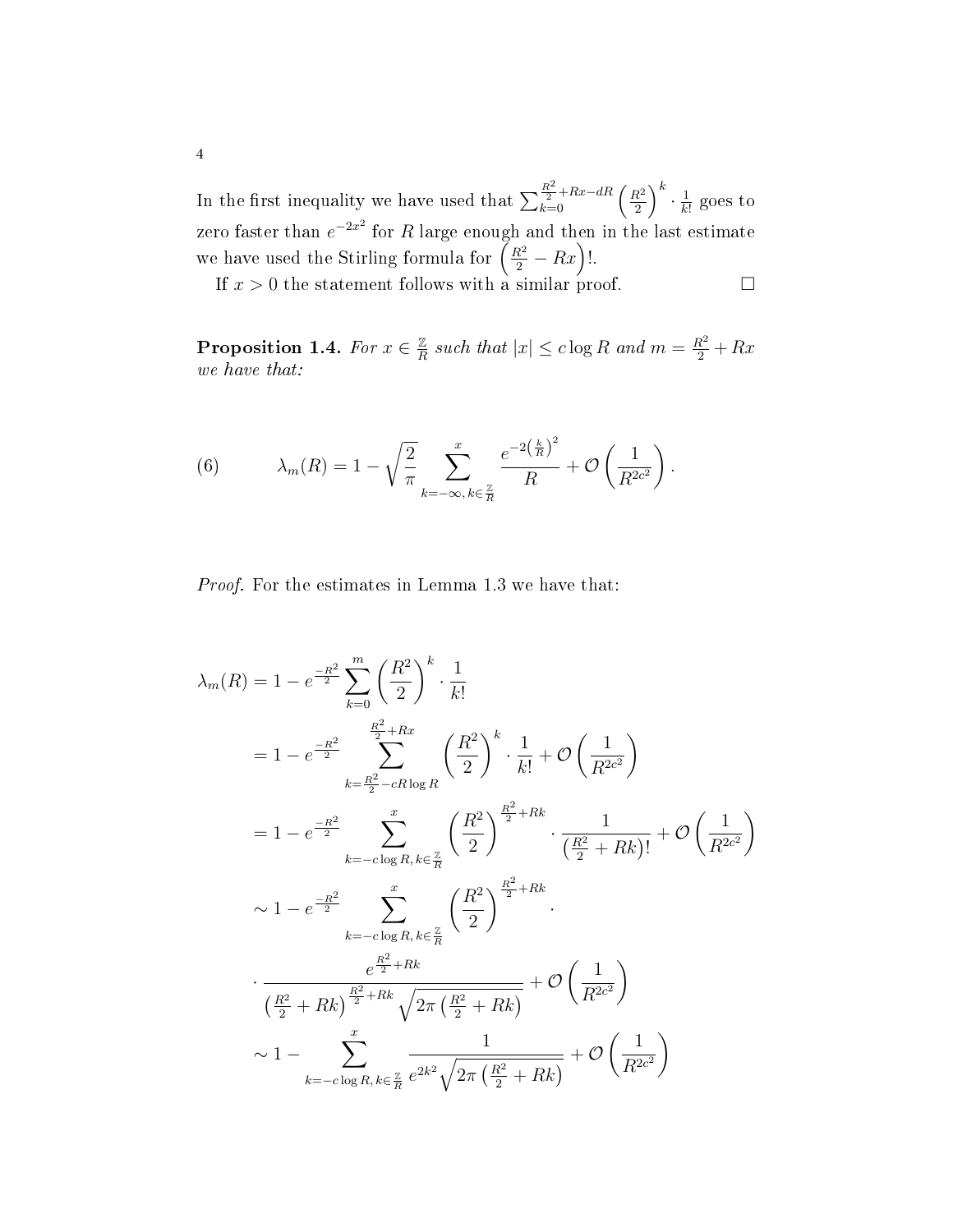$$
= 1 - \sum_{k=-c \log R, k \in \frac{\mathbb{Z}}{R}}^{\infty} \frac{e^{-2k^2}}{R\sqrt{\pi} \cdot \sqrt{1 + \frac{2k}{R}}} + \mathcal{O}\left(\frac{1}{R^{2c^2}}\right)
$$
  

$$
\sim 1 - \sqrt{\frac{2}{\pi}} \sum_{k=-c \log R, k \in \frac{\mathbb{Z}}{R}}^{\infty} \frac{e^{-2k^2}}{R} + \mathcal{O}\left(\frac{1}{R^{2c^2}}\right)
$$
  

$$
\sim 1 - \sqrt{\frac{2}{\pi}} \sum_{k=-\infty, k \in \frac{\mathbb{Z}}{R}}^{\infty} \frac{e^{-2k^2}}{R} + \mathcal{O}\left(\frac{1}{R^{2c^2}}\right)
$$

We obtain the statment of this Lemma with the change of variable  $h = Rk$ , and hence  $h \in \mathbb{Z}$ .

To understand the behavior of  $\lambda_m(R)$  for  $m \in I$  and R large enough we want to find an explicit formula for

$$
\lambda_{\infty}(x) := \lim_{R \to \infty} \lambda_{\frac{R^2}{2} + Rx}(R),
$$

that is

(7) 
$$
\lambda_{\infty}(x) := 1 - \sqrt{\frac{2}{\pi}} \int_{-\infty}^{x} e^{-2y^2} dy.
$$

We will prove this statement in the following Lemma.

**Lemma 1.5.** For each  $|x| \leq c \log R$  and  $n \in \mathbb{N}$  and  $m = \frac{R^2}{2} + Rx$  with we have that

(8) 
$$
\lambda_m(R) = \lambda_{\infty}(x) + \mathcal{O}\left(\frac{2^n x^{n+1} e^{-2x^2}}{R^n}\right)
$$

*Proof.* (Sketch) Here we write only a sketch of the proof of this Lemma, since we will use the same technique at the end of this essay to prove the statement in Theorem 1.1.

We prove this Lemma for  $x < 0$ , since if instead  $x > 0$  we use the same technique to estimate  $1-\sum_{k=-\infty}^{[x]} \frac{e^{-2\left(\frac{k}{R}\right)^2}}{R}$  $\frac{\left(\frac{k}{R}\right)^2}{R}$  instead of  $\sum_{k=-\infty}^{[x]} \frac{e^{-2\left(\frac{k}{R}\right)^2}}{R}$  $\frac{\binom{R}{k}}{R}$ . From (6) we have that  $\lambda_m(R) = 1 - \sqrt{\frac{2}{\pi}}$  $\frac{2}{\pi}\sum_{k=-\infty}^x$  $e^{-2\left(\frac{k}{R}\right)^2}$  $\frac{\left(\frac{\kappa}{R}\right)}{R}+\mathcal{O}\left(\frac{1}{R^{2c^2}}\right)$  $\setminus$ if  $|x| \leq c \log R$ , then the result follows using the Poisson summation formula for the sum  $\sum_{k \in \mathbb{Z}} \frac{e^{-2\left(\frac{k}{R}\right)^2}}{R}$  $\frac{\binom{n}{h}}{R}$ , indeed, defining

$$
h_R(k) := \frac{e^{-2\left(\frac{k}{R}\right)^2}}{R}
$$

.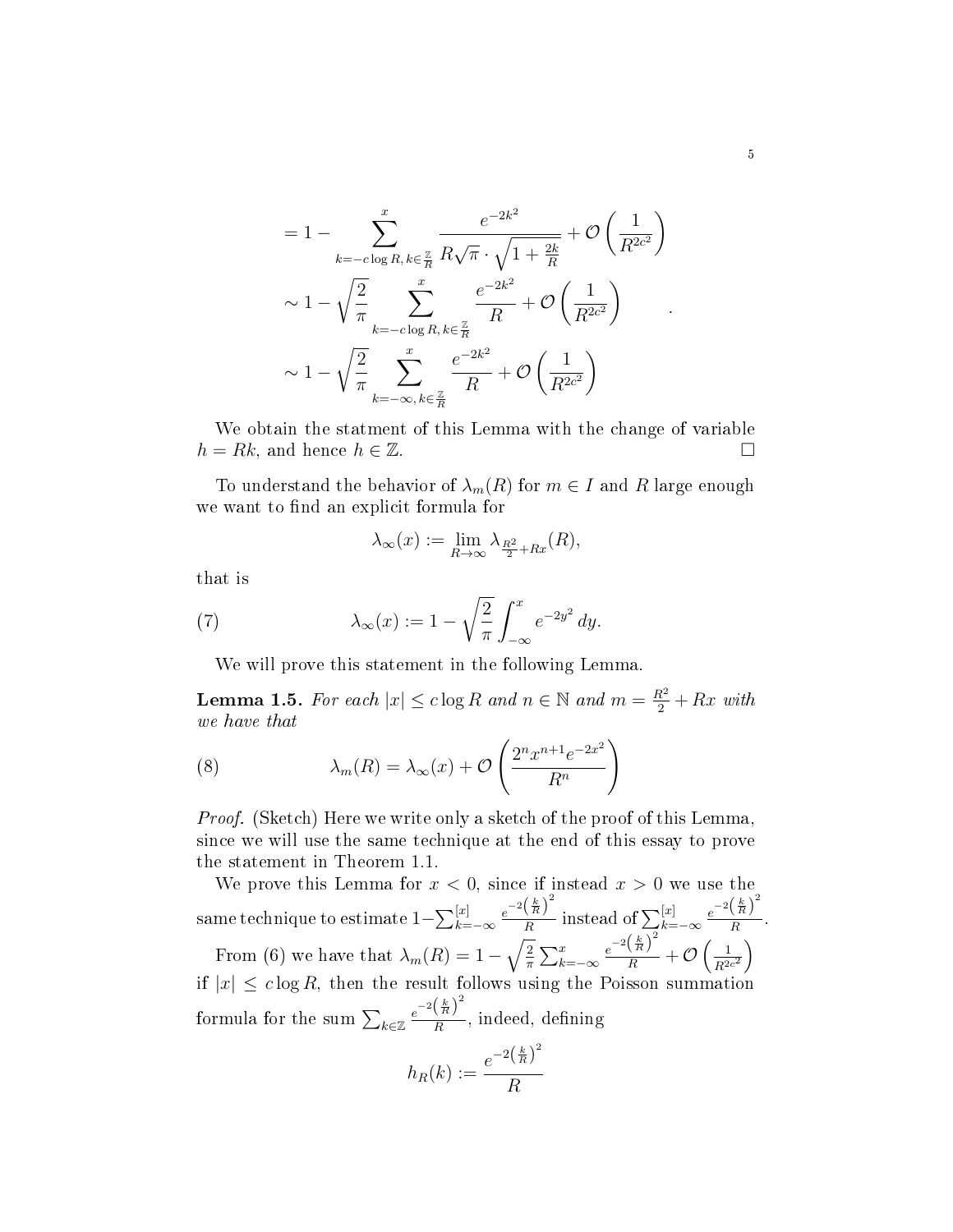and  $v_R(k) := h_R(k) \cdot \chi_R(k)$ , where  $\chi_R(k)$  is a proper smooth cutoff function of the interval  $(-\infty, x)$  defined as

$$
\chi_R(k) := \begin{cases} 1 \text{ if } k \leq [x] \\ 0 \text{ if } k \geq [x] + 1 \end{cases}.
$$

Since

$$
\sum_{k=[x]}^{[x]+1} h_R(k)\chi_R(k) \le 2\frac{e^{-2\left(\frac{[x]}{R}\right)^2}}{R},
$$

we have that

$$
\sum_{k=-\infty}^{[x]} h_R(k) = \sum_{k \in \mathbb{Z}} v_R(k) + \mathcal{O}\left(\frac{e^{-2\left(\frac{[x]}{R}\right)^2}}{R}\right)
$$
  
=  $\hat{v}_R(0) + \sum_{\xi \in \mathbb{Z} \setminus \{0\}} \hat{v}_R(\xi R) + \mathcal{O}\left(\frac{e^{-2\left(\frac{[x]}{R}\right)^2}}{R}\right).$ 

Furthermore thanks to Fourier transform theory we have that

$$
\hat{v}_R(\xi) = \frac{\widehat{v_R^{(n)}}}{(2\pi i \xi)^n},
$$

and so

$$
|\hat{v}_R(\xi)| \le \frac{2^n C}{|\xi|^n} \left| \int_{-\infty}^x y^n e^{-2y^2} \, dy \right| \sim \frac{2^n x^{n+1} e^{-2x^2}}{|\xi|^n}.
$$

and so that for each  $k\geq 0$ 

$$
\sum_{k=-\infty}^{[x]} \frac{e^{-2(\frac{k}{R})^2}}{R} = \int_{-\infty}^{x} e^{-2y^2} dy + \mathcal{O}\left(\frac{2^k x^{k+1} e^{-2x^2}}{R^k}\right).
$$

In this way we obtain the proof of of this Lemma since for  $|x| \leq$  $C \log R$  we have that  $\frac{C}{R^{2c^2}} \leq \frac{C2^k x^{k+1} e^{-2x^2}}{R^k}$  indeed we get a bound for the error of the difference  $|\lambda_m(R) - \lambda_\infty(x)|$ .

As a conseguenge of this lemma and (6) follows that  $\lambda_m\,=\,1\,-\,$  $e^{-2x^2} + \mathcal{O}\left(\frac{1}{R^{2c^2}}\right)$ if  $x < 0$  and that  $\lambda_m \sim e^{-2x^2} + \mathcal{O}\left(\frac{1}{R^{2c^2}}\right)$ ) if  $x > 0$ , with  $m = \frac{R^2}{2} + Rx$  and  $|x| \leq c \log R$ .

If a reader check the proof of the previous Lemma, it shows that we have this limit result only for x that is an integer over  $R$ , instead we want such kind of result for each real x such that  $|x| \leq c \log R$ . To do this we have to define  $\lambda(x, R)$  for each  $x \geq -\frac{R}{2}$ .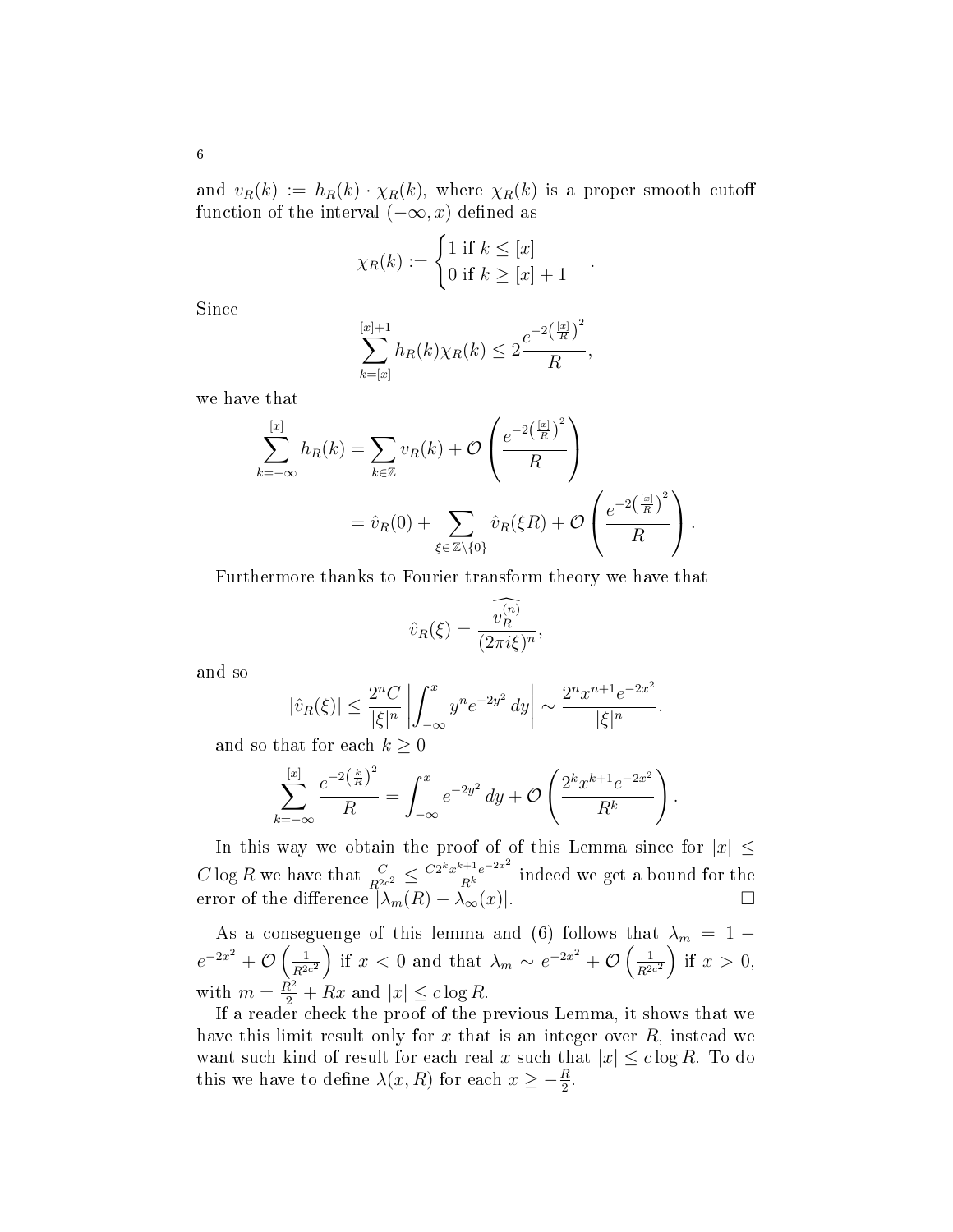Hence for these values of x we define  $\lambda(x,R)$  as

$$
\lambda(x,R) := 1 - \frac{\Gamma\left(\frac{R^2}{2} + Rx + 1, \frac{R^2}{2}\right)}{\Gamma\left(\frac{R^2}{2} + Rx + 1\right)}.
$$

This is a well posed definition since Gamma and incomplete Gamma function are well defined on all the real positive axis.

From this definition follows that (8) is true for each  $|x| \leq c \log R$ , indeed we have this limit result for each  $x \in \mathbb{Q}$  and  $\lambda(x, R)$  is decreasing as a function of x.

From now on we will write  $\lambda(x)$  instead of  $\lambda(x, R)$ , remembering the dependence by R.

Since we want to apply the Poisson summation formula for the series that represents the entanglement entropy of the system we want an estimate for  $(H \circ \lambda)^{(k)}$  and so to get a bound for the  $k-th$  derivative of  $\lambda(x)$ .

For 
$$
k \ge 2
$$
 we have that  $H^{(k)}(x) := \frac{d^k H}{dx^k} = \frac{(-1)^{k-1} \cdot (k-2)!}{x^{k-1}} - \frac{(k-2)!}{(1-x)^{k-1}}$  and  $H'(x) = -\log x + \log(1-x)$ .

**Lemma 1.6.** For all  $k \geq 1$  there exists a constant  $c_* > 0$  such that for each  $|x| \leq c \log R$  we have

$$
|\lambda^{(k)}(x)| \le c_* |x|^k e^{-2x^2}.
$$

*Proof.* We will prove this Lemma only for  $k = 1, 2$ , then the statement will follow iterating these computations.

In the proof of this Lemma we will use  $\tilde{\Gamma}$  to indicate the upper incomplete Gamma function.

In the following with  $\gamma'$ ,  $\tilde{\Gamma}'$  and  $\Gamma'$  we mean respectively

$$
\gamma' \left( \frac{R^2}{2} + Rx + 1, \frac{R^2}{2} \right),
$$
  

$$
\tilde{\Gamma}' \left( \frac{R^2}{2} + Rx + 1, \frac{R^2}{2} \right)
$$

and

$$
\Gamma \frac{R^2}{2} + Rx + 1.
$$

For the definition of  $\lambda(x)$  we have that:

$$
\lambda' = R \cdot \frac{\gamma' \Gamma - \Gamma' \gamma}{\Gamma^2}
$$

.

In particular we can divide the problem to estimate this quantity into two parts: one for  $x > 0$  and one for  $x < 0$ .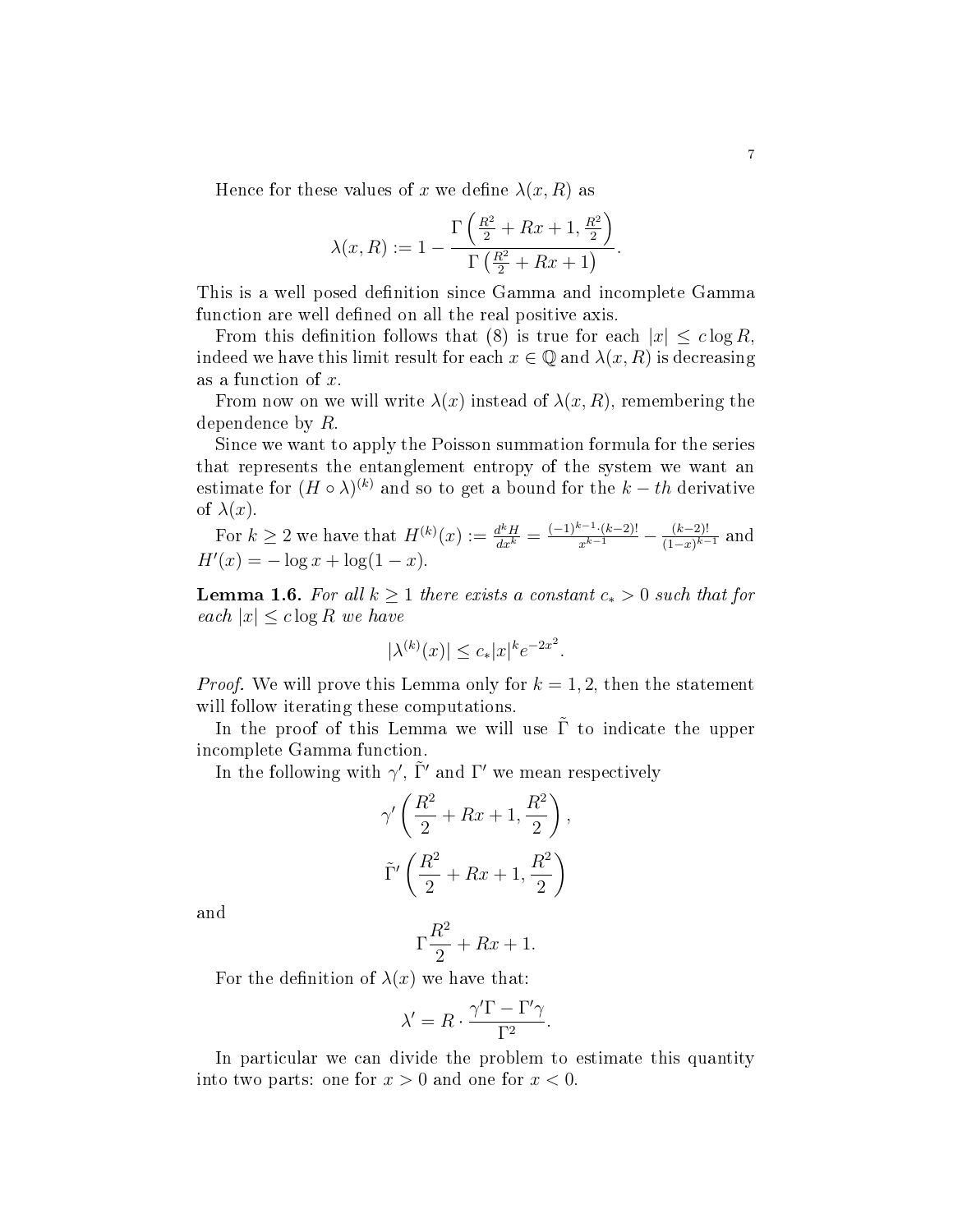For  $x > 0$  we have that

$$
|\lambda'| = R \cdot \left| \frac{\Gamma'}{\Gamma} - \frac{\gamma'}{\gamma} \right| \cdot |\lambda|.
$$

Furthermore from the general theory for Gamma function we have that

$$
\frac{\Gamma'\left(\frac{R^2}{2}+Rx+1\right)}{\Gamma\left(\frac{R^2}{2}+Rx+1\right)} \sim \log\left(\frac{R^2}{2}+Rx\right),\,
$$

then thanks to a simple computation we can show that  $\gamma' \sim \log \frac{R^2}{2} \gamma$ . Indeed

$$
\log \frac{R^2}{2} \ge \frac{\gamma}{\gamma'} \ge \frac{1}{2} \log \frac{R^2}{2} \cdot \frac{\int_{\frac{R}{\sqrt{2}}}^{\frac{R^2}{2}} t^{\frac{R^2}{2} + Rx} e^{-t} dt}{\int_{0}^{\frac{R^2}{2}} t^{\frac{R^2}{2} + Rx} e^{-t} dt}
$$

$$
= \frac{1}{2} \log \frac{R^2}{2} \left( 1 - \frac{\int_{0}^{\frac{R}{\sqrt{2}}} t^{\frac{R^2}{2} + Rx} e^{-t} dt}{\int_{0}^{\frac{R^2}{2}} t^{\frac{R^2}{2} + Rx} e^{-t} dt} \right)
$$

$$
\sim \frac{1}{2} \log \frac{R^2}{2}.
$$

Moreover if  $x < 0$  then we have that

$$
|\lambda'| = R \cdot \left| \frac{\Gamma'}{\Gamma} - \frac{\tilde{\Gamma}'}{\tilde{\Gamma}} \right| \cdot |1 - \lambda|,
$$

and that

$$
\frac{\tilde{\Gamma'}}{\tilde{\Gamma}} = \frac{\Gamma' - \gamma'}{\Gamma - \gamma} \sim \frac{\Gamma'}{(1 - e^{-2x^2})\Gamma} - \frac{\gamma'}{(e^{2x^2} - 1)\gamma} \sim \log \frac{R^2}{2}.
$$

In this estimate we used that for  $|x| \leq c \log R$  we have  $\lambda_m \sim 1 - e^{-2x^2}$ if  $x < 0$  and  $\lambda_m \sim e^{-2x^2}$  if  $x > 0$ .

Hence we can conclude that for each  $|x| \leq c \log R$  we have the following estimate

$$
|\lambda'(x)| \le R \cdot \left| \log \frac{R^2}{2} - \log \left( \frac{R^2}{2} + Rx \right) \right| \cdot e^{-2x^2} \sim c_* |x| e^{-2x^2}.
$$

Computing the second derivative of  $\lambda$  we have

(9)  

$$
\lambda'' = R^2 \left( \frac{\gamma'' \Gamma - \gamma \Gamma''}{\Gamma^2} - \frac{2\Gamma' (\gamma' \Gamma - \gamma \Gamma')}{\Gamma^3} \right)
$$

$$
= R^2 \left( \frac{\gamma'' \Gamma - \gamma \Gamma''}{\Gamma^2} - \frac{2\Gamma'}{\Gamma} \cdot \lambda' \right),
$$

8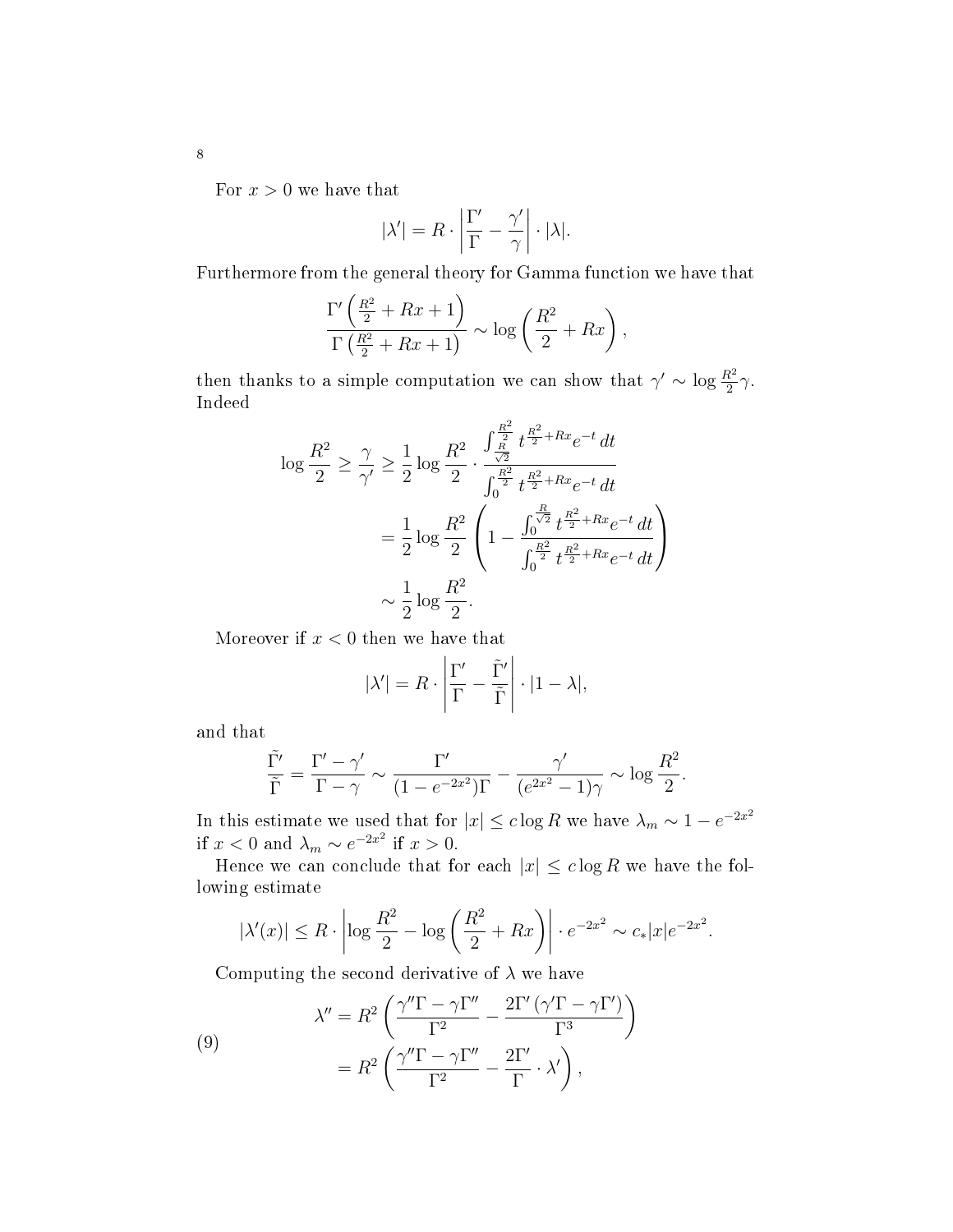and then using again the estimates for  $\lambda'$  we obtain that

$$
|\lambda''(x)| \le c_* |x|^2 e^{-2x^2}
$$

.

.

From this computations we can see that for each derivative of  $\lambda(x)$ we obtain a  $|x|$  more. In this way, iterating these computations, we conclude the proof of this Lemma.

In this way we have shown that in I the derivative  $(H \circ \lambda)^{(k)}$  is always bounded.

Indeed for each  $k \geq 2$  we have that

(10) 
$$
|(H \circ \lambda)^{(k)}| \le c_*(k-2)! \left(\frac{1}{\lambda(x)} + \frac{1}{1-\lambda(x)}\right) |x|^k e^{-2x^2}.
$$

Let  $g_R(x) := H\left(\lambda\left(\frac{R^2}{2} + Rx\right)\right)$ , for  $|x| \leq c \log R$  and 0 otherwise.

 $g_R(x)$  is not a smooth function, so, since we want a fast decay for the Fourier Transform of the function we are using in the Poisson summation formula, we define the function  $F_R := g_R \cdot \chi_R$  on all  $\mathbb{R}$ , where  $\chi_R(x) := \tilde{\chi}$  $\left(\frac{x-\frac{R^2}{2}}{R\log R}\right)$  $\setminus$ , with  $\tilde{\chi}$  a  $C^{\infty}(\mathbb{R})$  cutoff function defined in the following way

$$
\tilde{\chi}(t) := \begin{cases} 1 \text{ if } |t| \le 1 \\ 0 \text{ if } |t| \ge 2 \end{cases}
$$

In this way we have that

$$
\frac{1}{R} \sum_{m\geq 0} H(\lambda_m) = \frac{1}{R} \sum_{m=\frac{R^2}{2}-cR\log R}^{\frac{R^2}{2}+cR\log R} H(\lambda_m) + \mathcal{O}\left(\frac{1}{R^{2c^2-2}}\right)
$$

$$
= \frac{1}{R} \sum_{m=-cR\log R}^{cR\log R} g_R\left(\frac{m}{R}\right) + \mathcal{O}\left(\frac{1}{R^{2c^2-2}}\right)
$$

$$
= \frac{1}{R} \sum_{m=-cR\log R}^{cR\log R} F_R\left(\frac{m}{R}\right) + \mathcal{O}\left(\frac{1}{R^{2c^2-2}}\right).
$$

We get he error  $\mathcal{O}\left(\frac{1}{R^{2c^2-2}}\right)$ ) in the previous equalities considering only  $m \in I$  and not in all  $\mathbb{Z}$ , since

$$
C\sum_{k=-\frac{R}{2},\,k\in\frac{\mathbb{Z}}{R}}^{c\log R}e^{-2k^2}\leq CR^2\frac{1}{R^{2c^2}}.
$$

Since we want an estimate for the Poisson summation formula we want to use that (since in Lemma 1.6 we proved the decay only for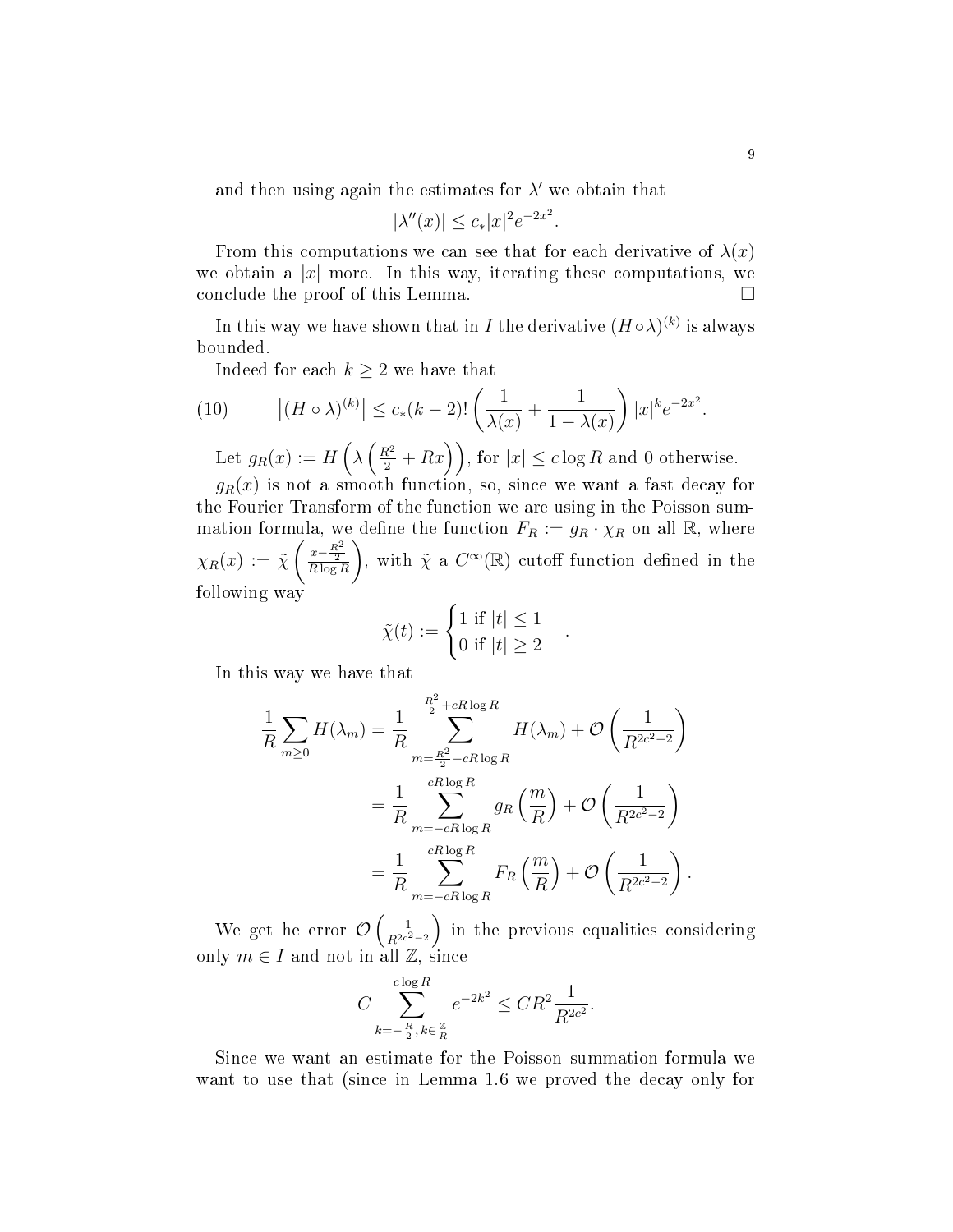$k = 2$ ) for each  $\xi \in \mathbb{R}$  we have that  $|\hat{F}_R(\xi)| \leq \frac{\| (F_R)^{\prime\prime} \|_1}{\xi^2}$  $\frac{R\theta}{\xi^2}$ . To have this kind of estimate we want to have a bound of the  $L^1$  norm of the second derivative of  $F_R$ , that is  $F_R'' = \chi_R'' \cdot g_R + 2\chi_R' \cdot g_R' + \chi_R \cdot g_R''$ .

Hence we have that

$$
\sum_{\xi \in \mathbb{Z}\setminus 0} \hat{F}_R(R\xi) \le \frac{C \|(F_R)''\|_1}{R^2} \le \frac{C}{R^2},
$$

indeed each term in  $F_R''$  is bounded in  $L^1$  thanks to the estimate in (10).

Then thanks to Poisson summation formula we obtain

$$
\frac{1}{R} \sum_{m \in \mathbb{Z}} F_R\left(\frac{m}{R}\right) = \hat{F}_R(0) + \sum_{\xi \in \mathbb{Z} \setminus 0} \hat{F}_R(R\xi)
$$
\n
$$
= \int_{\mathbb{R}} F_R(x) dx + \mathcal{O}\left(\frac{1}{R^2}\right)
$$
\n
$$
= \int_{\mathbb{R}} g_R(x) \cdot \chi(x) dx + \mathcal{O}\left(\frac{1}{R^2}\right)
$$
\n
$$
= \int_{-c \log R}^{c \log R} H(\lambda(x, R)) dx + \mathcal{O}\left(\frac{1}{R^2}\right)
$$
\n
$$
= \int_{-\infty}^{+\infty} H(\lambda_{\infty}(x)) dx + \mathcal{O}\left(\frac{1}{R^2}\right);
$$

in the last equality we have used the estimate for  $\lambda(x, R)$  in (8), where  $\lambda_{\infty}(x)$  is defined as the limit of  $\lambda(x, R)$  for R goes to infinity and has an explicit formula in (7). Furthermore we have used that the error we do taking the limit for  $R \to +\infty$  in the last equality is smaller than 1  $\frac{1}{R^2}$ , indeed for each  $n \in \mathbb{N}$ , for Lemma 1.5, the error we do is:

$$
2^{n+1} \int_{c \log R}^{+\infty} \frac{x^{n+1} e^{-2x^2}}{R^n} dx \le C \frac{(\log R)^{n+1} e^{-2c^2 (\log R)^2}}{R^n} \le \frac{C}{R^2}.
$$

Then we define  $\tilde{c} := \int_{-\infty}^{+\infty} H(\lambda_{\infty}(x)) dx$ .

10